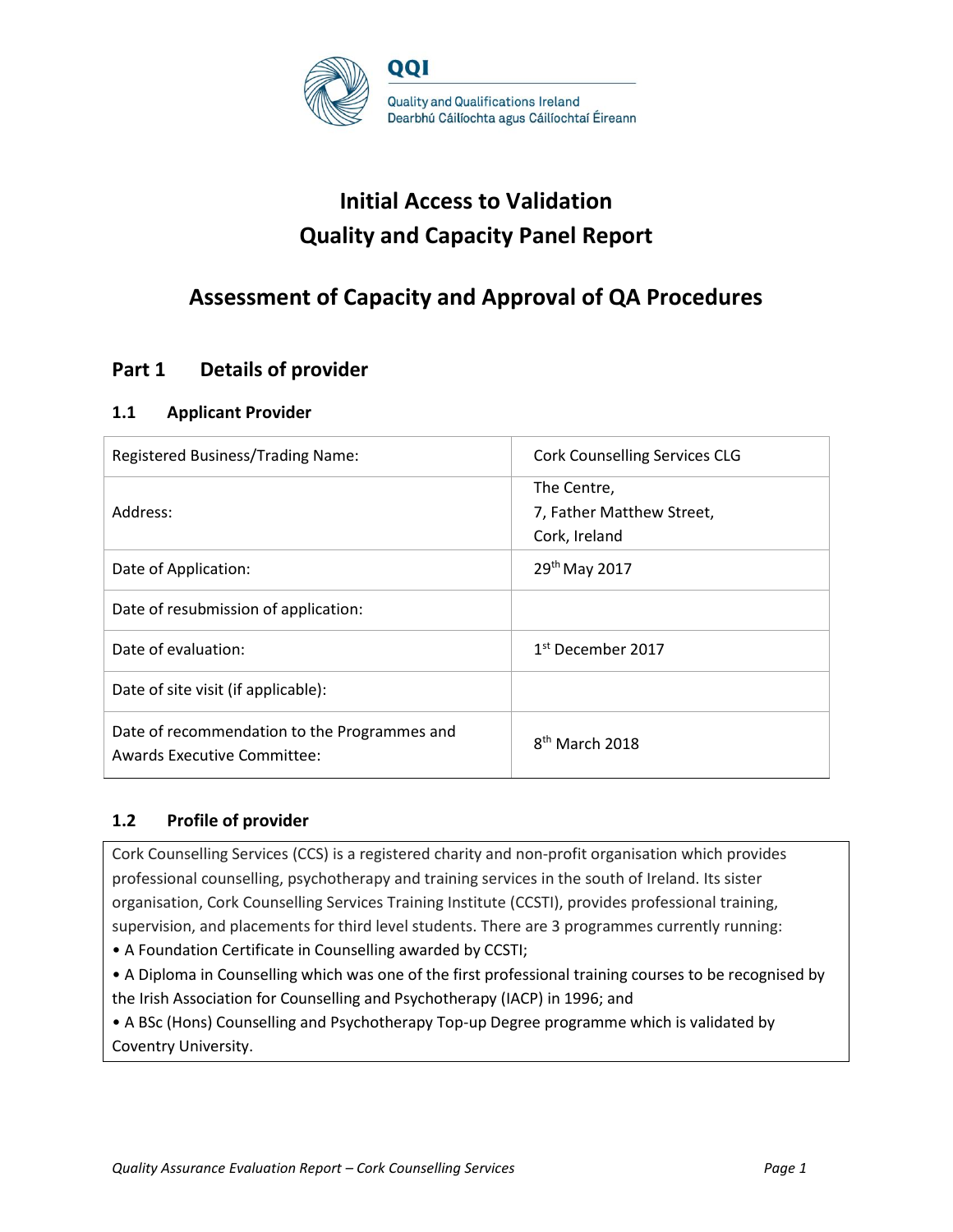

# **Part 2 Panel Membership**

| <b>Name</b>        | Role of panel member                      | Organisation                                                                                             |
|--------------------|-------------------------------------------|----------------------------------------------------------------------------------------------------------|
| John O'Herlihy     | Chair                                     | Independent Expert<br>Retired Head of Development in<br>Letterkenny IT                                   |
| Marcella Finnerty  | QA Expert                                 | Chairperson and Director of Training<br>Institute of Integrative Counselling and<br>Psychotherapy        |
| Aideen Long        | <b>Higher Education</b><br>Representative | Professor in Molecular Medicine and<br>former Dean of Graduate Studies,<br><b>Trinity College Dublin</b> |
| Patrick McLoughney | <b>Student Representative</b>             | Graduate of programme in Irish<br>College of Humanities & Applied<br>Sciences (ICHAS), Limerick          |
| Michael O'Sullivan | Report Writer                             | Independent Report Writer appointed<br>by QQI                                                            |

# **Part 3 Findings of the Panel**

### **3.1 Summary Findings**

1. Given the wide-ranging breadth of services currently being provided in training and counselling services, the panel does not feel that CCS has the necessary complement of staff or capacity to provide a Level 8 honours degree programme that satisfies QQI criteria for validation.

2. The panel considers that CCS does not have the academic structure or expertise necessary for the academic management of a Level 8 Honours Degree Programme. For example, it does not have a Registrar or Academic Council, or equivalent arrangements appropriate to its context.

3. While the panel recognises the high quality of training and counselling being provided, it does not feel the pedagogical underpinning for a Level 8 degree is present.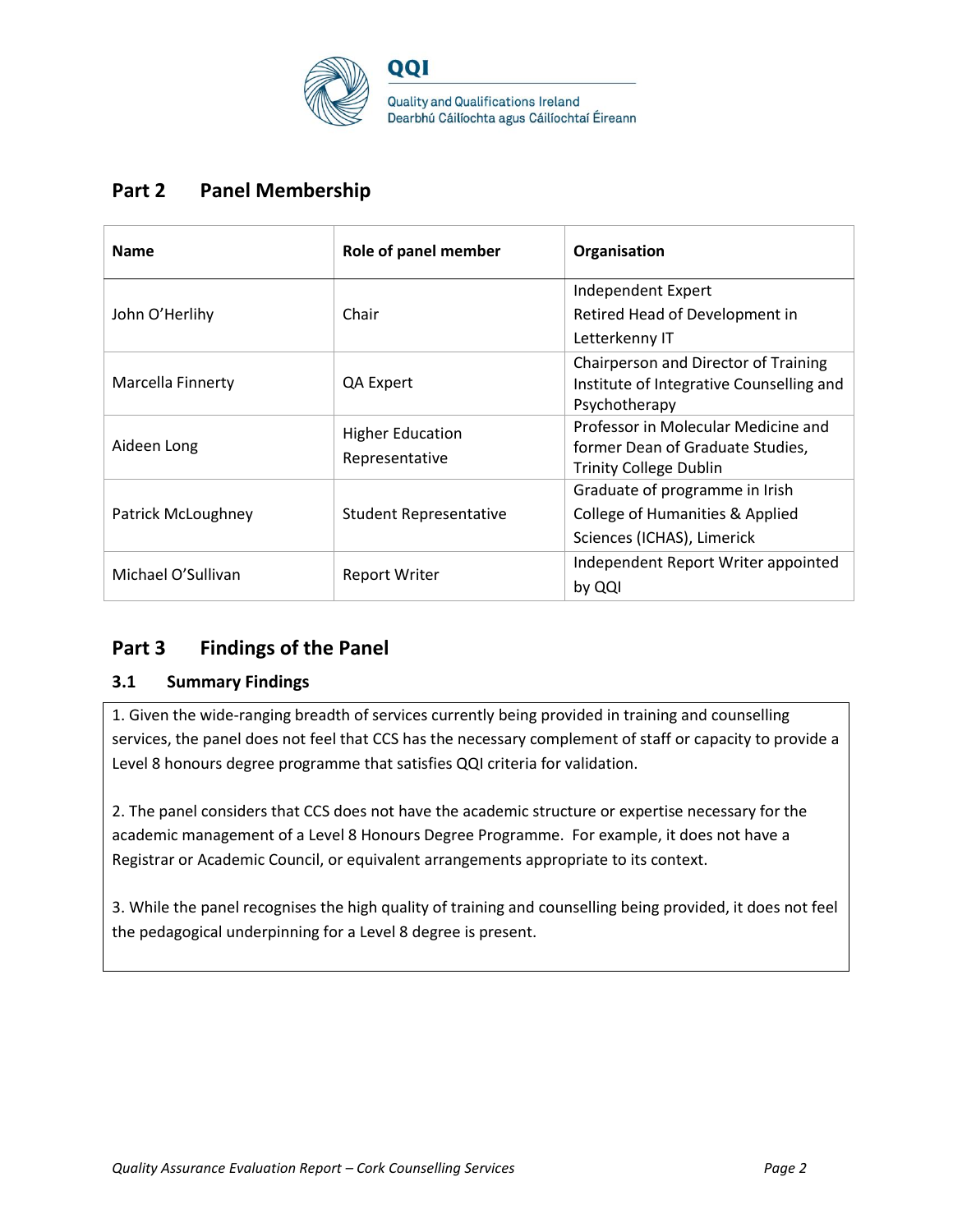

### **3.2 Recommendation of the panel to Approvals and Reviews Committee of QQI**

The Quality and Capacity Panel recommends to the Approval and Review Committee that it does not approve the quality assurance procedures of Cork Counselling Services.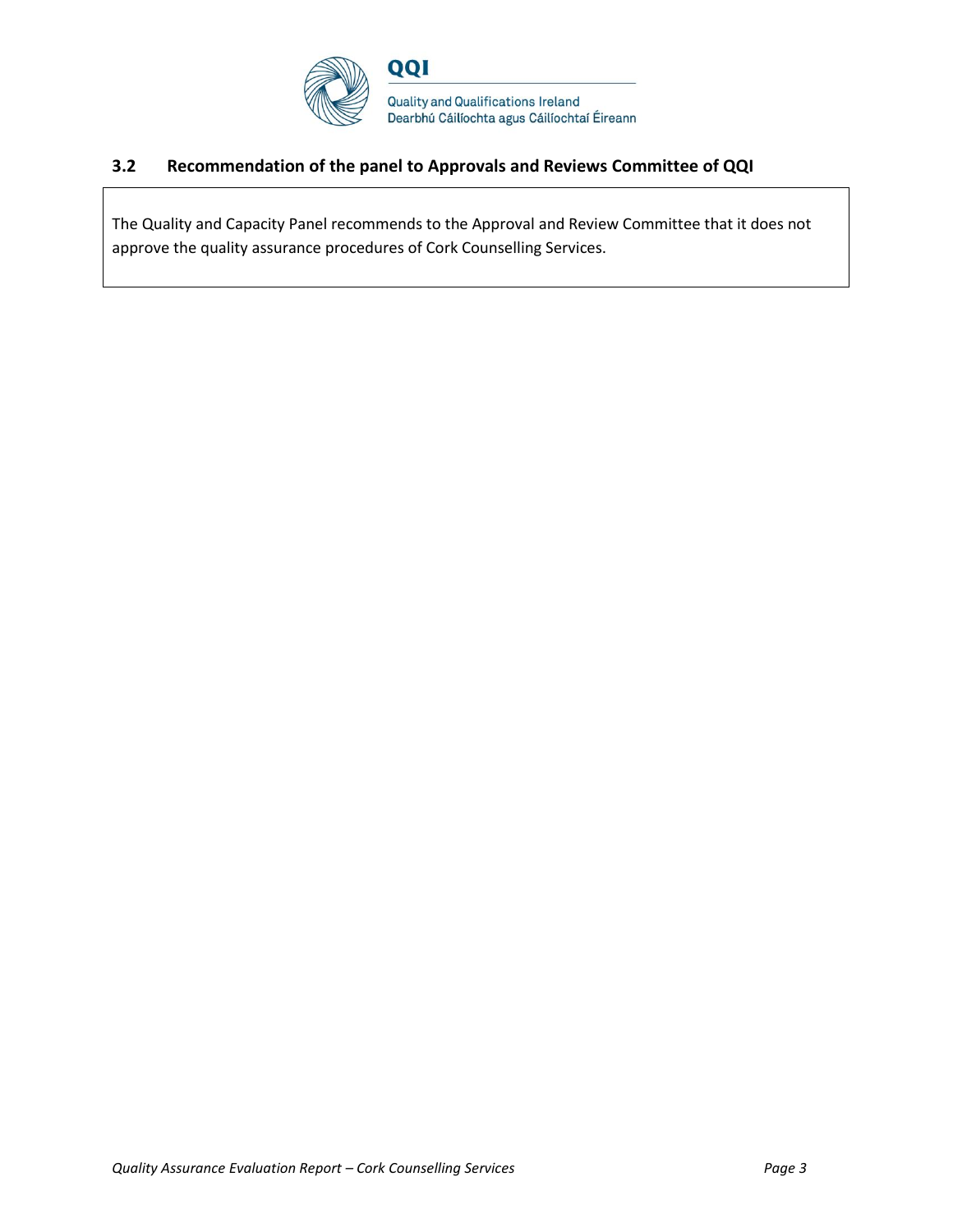

## **Part 4 Evaluation of provider capacity**

### **4.1 Legal and compliance requirements:**

- *4.1.1(a) Criterion: Is the applicant an established Legal Entity who has Education and/or Training as a Principal Function?*
- *4.1.2(a) Criterion: Is the legal entity established in the European Union and does it have a substantial presence in Ireland?*
- 4.1.3(a) **Criterion:** *Are any dependencies, collaborations, obligations, parent organisations, and subsidiaries clearly specified?*
- *4.1.4(a) Criterion: Are any third-party relationships and partnerships compatible with the scope of access sought?*
- 4.1.5(a) **Criterion:** *Are the applicable regulations and legislation complied with in all jurisdictions where it operates?*
- 4.1.6(a) **Criterion:** *Is the applicant in good standing in the qualifications systems and education and training systems in any countries where it operates (or where its parents or subsidiaries operate) or enrols learners, or where it has arrangements with awarding bodies, quality assurance agencies, qualifications authorities, ministries of education and training, professional bodies and regulators.*

#### **Findings**

### *Does the provider's application provide evidence that these criteria have been met?*

There is no clear delineation throughout the submission between training and counselling on the one hand and academic delivery on the other. This makes it difficult to establish whether the above criteria are met. This difficulty manifests itself in a number of ways:

• In clarifying the "Principal Function". For example, education and/or training is described as a principal function; however, in reality, it appears to be competing with another principal function which the applicant describes as "Provision of counselling services";

• In making a clear separation between the decision-making powers of the academic and commercial / training activities;

• In confusion between the roles and responsibilities of key personnel;

• In the heightened risk that the lines between restricted finance for service provision and unrestricted finance for education might become blurred.

A not insignificant portion of the panel's subsequent difficulty in envisioning how the quality assurance procedures might work in practice can be traced back to these overlapping boundaries between "Cork Counselling Services" and "Cork Counselling Services Training Institute". Notwithstanding this point, the panel is satisfied that:

4.1.1 (a) The applicant, Cork Counselling Services, is an established legal entity, a company limited by guarantee.

4.1.2 (a) The legal entity is established in the European Union and has a substantial presence in Ireland.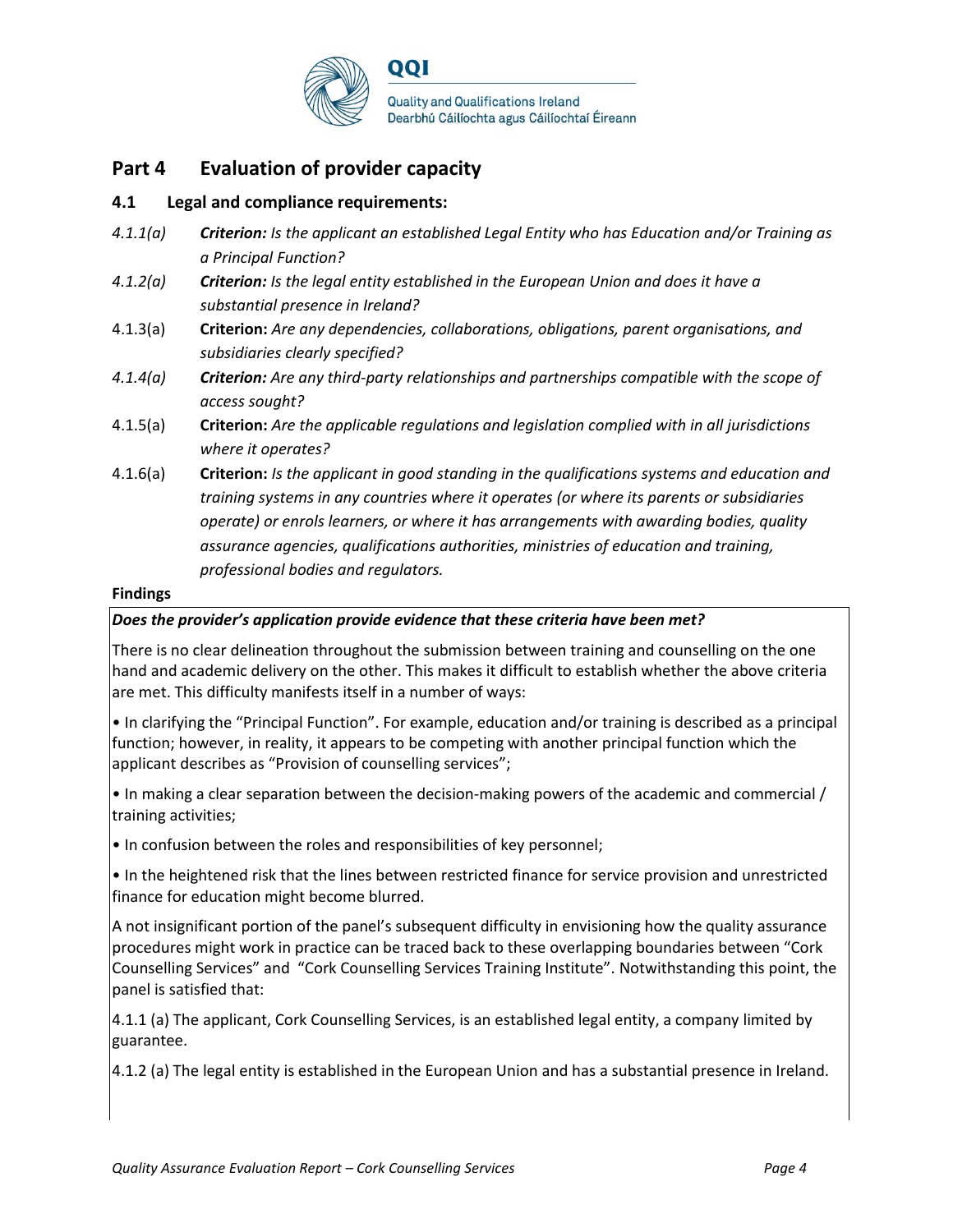

4.1.3 (a) Cork Counselling Services Training Institute is described as the registered business/trading name to be used in the delivery of programmes leading to QQI awards. However, there appears to be a small core team of employees, and the documentation is not clear on who does what. CCS also has a working partnership with Coventry University (CU). Current QA procedures are compatible with CU and are aligned with UK standards, but need to be reworked to map on to the Irish system in terms of credit allocation, assessment and standards etc. Finally, the programme currently has professional course accreditation status with IACP, the Irish Association for Counselling and Psychotherapy.

4.1.4 (a) More explicit mention could be made of third party relationships relating to external clinical placements. Quality assurance procedures surrounding these placements are an integral part of governance.

4.1.5(a) The applicant certifies that it is in all material respects compliant with all relevant legislation and regulatory requirements applicable to the provision of education and training in Ireland.

4.1.6 (a) The applicant is in good standing with the professional body, IACP, with whom it has course accreditation status. There is also a linked provision arrangement with Coventry University.

### **4.2 Resource, governance and structural requirements:**

- 4.2.1(a) **Criterion:** *Does the applicant have a sufficient resource base and is it stable and in good financial standing?*
- 4.2.2(a) **Criterion:** *Does the applicant have a reasonable business case for sustainable provision?*
- 4.2.3(a) **Criterion:** *Are fit-for-purpose governance, management and decision making structures in place?*
- 4.2.4(a) **Criterion:** *Are there arrangements in place for providing required information to QQI?*

#### **Findings**

*Does the provider's application provide evidence that these criteria have been met?*

No.

### *Where criteria are not met, please identify and state the reason(s) why.*

The panel is strongly of the belief that CCS has an insufficient resource base and that its governance, management and decision-making structures are not fit-for-purpose in the context of the design and delivery of a Level 8 honours degree programme. For example:

• There is insufficient recognition of the additional academic resources and expertise that are required for the design and delivery of a Level 8 programme;

• The governance structure is poorly outlined and does not show an appreciation of the additional independence and oversight required. For example, it appears that the same three core staff serve on, and are answerable to, all boards.

• "*The Board is charged with the responsibility to manage the Charity*" and seeks to comply with the Governance Code for Community, Voluntary and Charitable Organisations. Accordingly, a long Schedule of generic Board Responsibilities is listed with little attempt to tailor them to the exigencies of an educational establishment. The Board of Directors could be totally unaware, for example, that proposed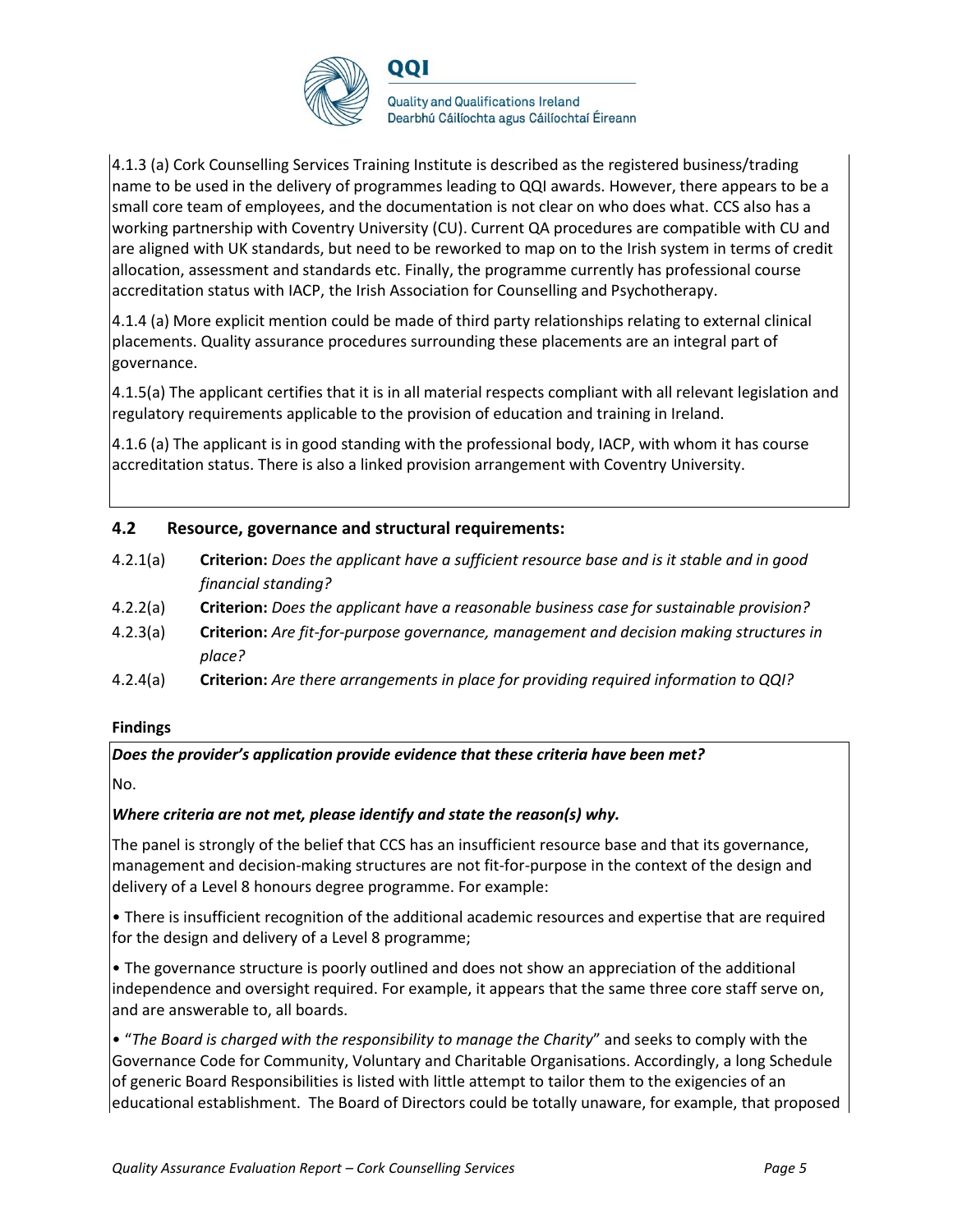

new programmes should be brought to them for final approval – even though Paragraph 4.3 of the QA Handbook specifically requires this.

In addition, the business case for sustainable provision is inadequately outlined and there is concern that the information systems, being largely manually based, would not suffice for QQI purposes.

#### **4.3 Programme development and provision requirements:**

- 4.3.1(a) **Criterion:** *Does the applicant have experience and a track record in providing education and training programmes?*
- 4.3.2(a) **Criterion:** *Does the applicant have a fit-for-purpose and stable complement of education and training staff?*
- 4.3.3(a) **Criterion:** *Does the applicant have the capacity to comply with the standard conditions for validation specified in Section 45(3) of the Qualifications and Quality Assurance (Education and Training) Act (2012) (the Act)?*
- 4.3.4(a) **Criterion:** *Does the applicant have the fit-for-purpose premises, facilities and resources to meet the requirements of the provision proposed in place?*
- 4.3.5(a) **Criterion:** *Are there access, transfer and progression arrangements that meet QQI's criteria for approval in place?*
- 4.3.6(a) **Criterion:** *Are structures and resources to underpin fair and consistent assessment of learners in place?*
- 4.3.7(a) **Criterion:** *Are arrangements for the protection of enrolled learners to meet the statutory obligations in place (where applicable)?*

#### **Findings**

#### *Does the provider's application provide evidence that these criteria have been met?*

The panel has considerable reservations about whether CCS has the capacity to comply with the standard conditions for the validation of a Level 8 honours programme.

#### *Where criteria are not met, please identify and state the reason(s) why.*

The panel draws a clear distinction between CCS's current training and counselling activities (which have been delivered by all accounts to a very high standard for a protracted period of time) and its readiness to embark on a Level 8 programme to the standard required for QQI validation. The panel is of the opinion that CCS under-estimates the step change involved. In particular, the panel considers that CCS lacks the necessary academic structures and expertise for the development and provision of a Level 8 programme. Moreover, the panel considers that CCS does not fully comprehend the extent to which it needs to draw on these resources on an ongoing basis, believing instead that *ad hoc* access might be sufficient. The Head of Training, for example, is a highly qualified and experienced practitioner, with many years involvement in training and education. However, it is not clear whether she will be delivering the programmes or managing the academic side of the registry. Equally, while CCS has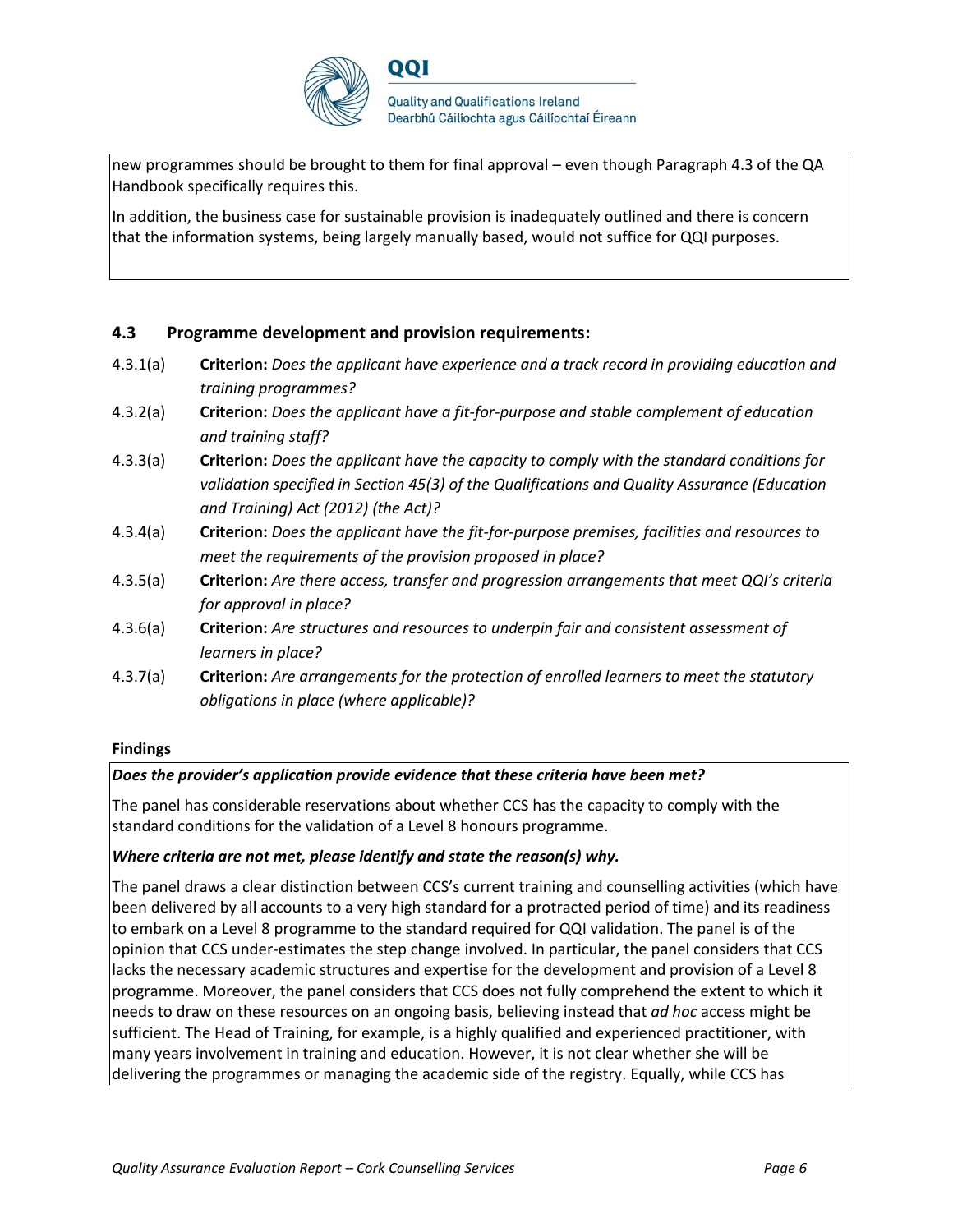

**Quality and Qualifications Ireland** Dearbhú Cáilíochta agus Cáilíochtaí Éireann

proposed the appointment of an Independent Training Evaluator and Advisor, the role specification does not include a high academic qualification and is very much on a part-time basis.

The panel also queries whether insurance cover is adequate. The primary activity is stated to be "Support / Welfare Association" - does the insurance policy extend therefore to their activities as a college? Flood risk is excluded from the policy and some buildings do not comply with disability access regulations. The premises may not therefore be fit-for-purpose.

Finally, the panel remains unconvinced regarding the sufficiency of the arrangements for the protection of enrolled learners.

The panel therefore considers that, while CCS has a strong record as a trainer and provider of counselling services, its capacity to comply with the standard conditions for validation is less clear.

### **4.4 Overall findings in respect of provider capacity to provide sustainable education and training**

The panel believes that CCS does not have the capacity that would support an application for QQI validation. Its current resource base is stretched over a number of very commendable activities and it is difficult to envisage how it could, in practice, absorb further roles and responsibilities. Moreover, the existing resource base needs to be supplemented with a higher level of academic expertise. Indeed, CCS's submission seems to be predicated on the assumption that its undoubted training and counselling expertise can easily migrate across to academic delivery and pedagogy. At the same time, it appears to be unaware of the necessity of formally identifying the membership and functions of Registrar, Academic Council, Programme Boards or equivalent arrangements appropriate to its context. The panel considers that CCS would be greatly helped if it had continuous recourse to an independent and academically-oriented governance structure. However, there is no indication that this is currently in place.

The panel therefore concludes that, while it is impressed with CCS's track record in providing sustainable training and education, it is not clear that it has the capacity to do so at honours degree level.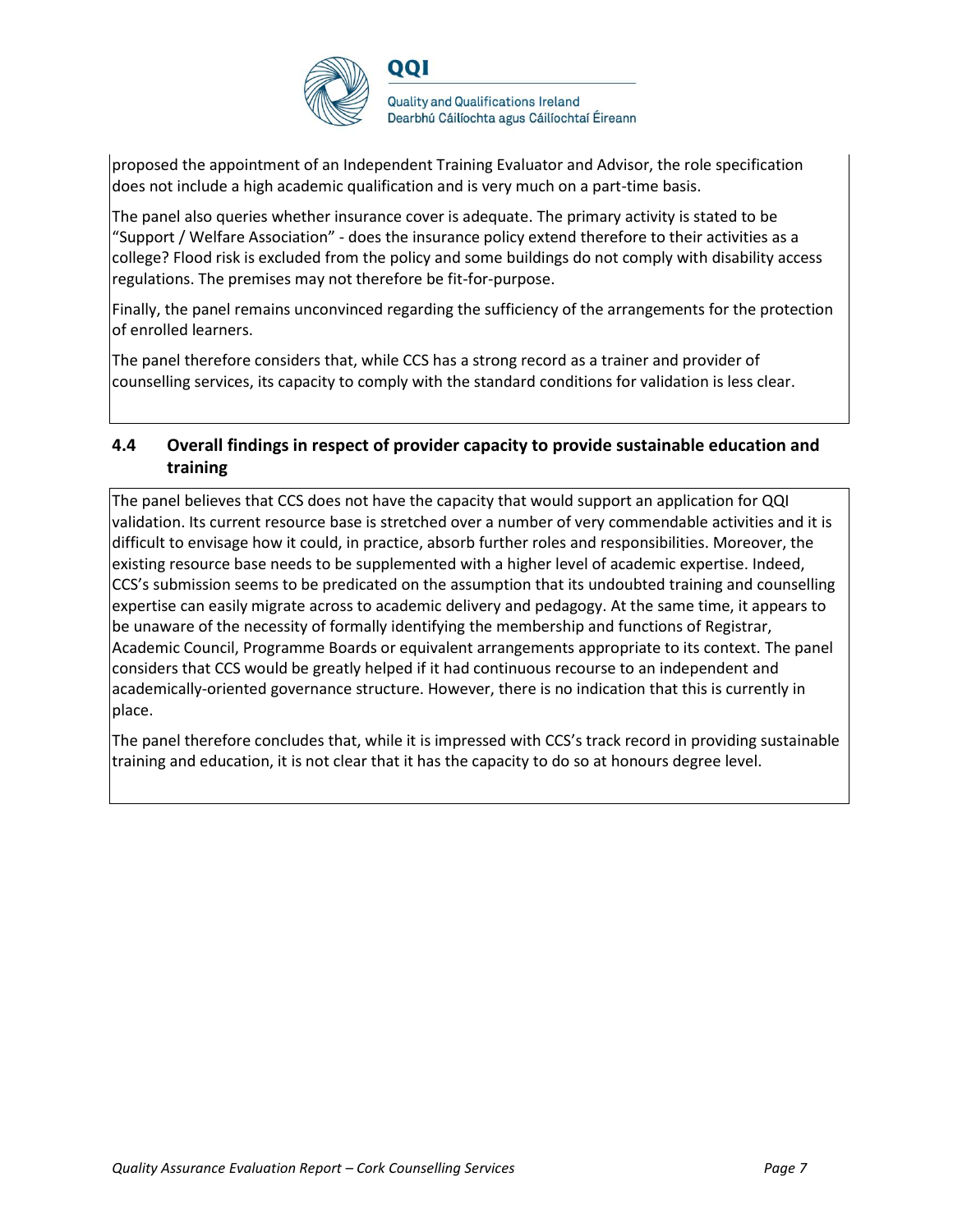

# **Part 5 Evaluation of draft QA Procedures submitted by Cork Counselling Services**

*The following is the panel's findings following evaluation of Cork Counselling Services quality assurance procedures against QQI's Core Statutory Quality Assurance Guidelines (April 2016). This section of the report follows the structure and referencing of the guidelines.* 

#### **1 GOVERNANCE AND MANAGEMENT OF QUALITY**

#### *Panel Findings:*

While not wishing to be prescriptive in how governance and management of QA is undertaken, the panel considers the governance structures to be inadequate*:*

- A hierarchy of responsibilities is not evident  $-$  it is not clear who reports to whom. For example, the designated Academic Manager responsible for quality is unclear;
- The distinction between training, counselling and academic delivery is unclear;
- There is an insufficient mix between internal and external expertise, in the context of the design and delivery of a Level 8 programme;
- The roles of Registrar, Academic Council, Programme Boards or Assessment Boards (or the equivalent arrangements appropriate to the provider's context) are not adequately shown in CCS's organisation chart; and
- If CCS intend to appoint an External Examiner independently of Coventry University, it is difficult to see how the processes and procedures associated with the appointment and roles of External Examiner will be actually implemented.

The absence of the above factors adversely impacts the independence and oversight inherent in a sound governance structure. The panel therefore concludes that the appropriate systems for the management of quality are not in place.

#### **2 DOCUMENTED APPROACH TO QUALITY ASSURANCE**

#### *Panel Findings:*

The panel considers the documented approach to quality assurance casts more light on the services CCS provides to its clients and its relationship with its professional body than it does on the design and delivery of a Level 8 programme. While academic standards are covered to some extent under the documented quality procedures, it is hard to see how they will be achieved and implemented in practice.

The panel was concerned to see a paragraph in CCS's QA Handbook entitled "*Partners in Regulation & Quality Assurance".* It is a fundamental tenet of QQI's "Core Statutory Quality Assurance Guidelines" that quality and its assurance is the primary responsibility of the provider. It must be fully owned by them and not shared with other stakeholders.

Overall, the panel does not see any clear indication of an understanding of the significant challenges facing CCS in becoming accredited by QQI.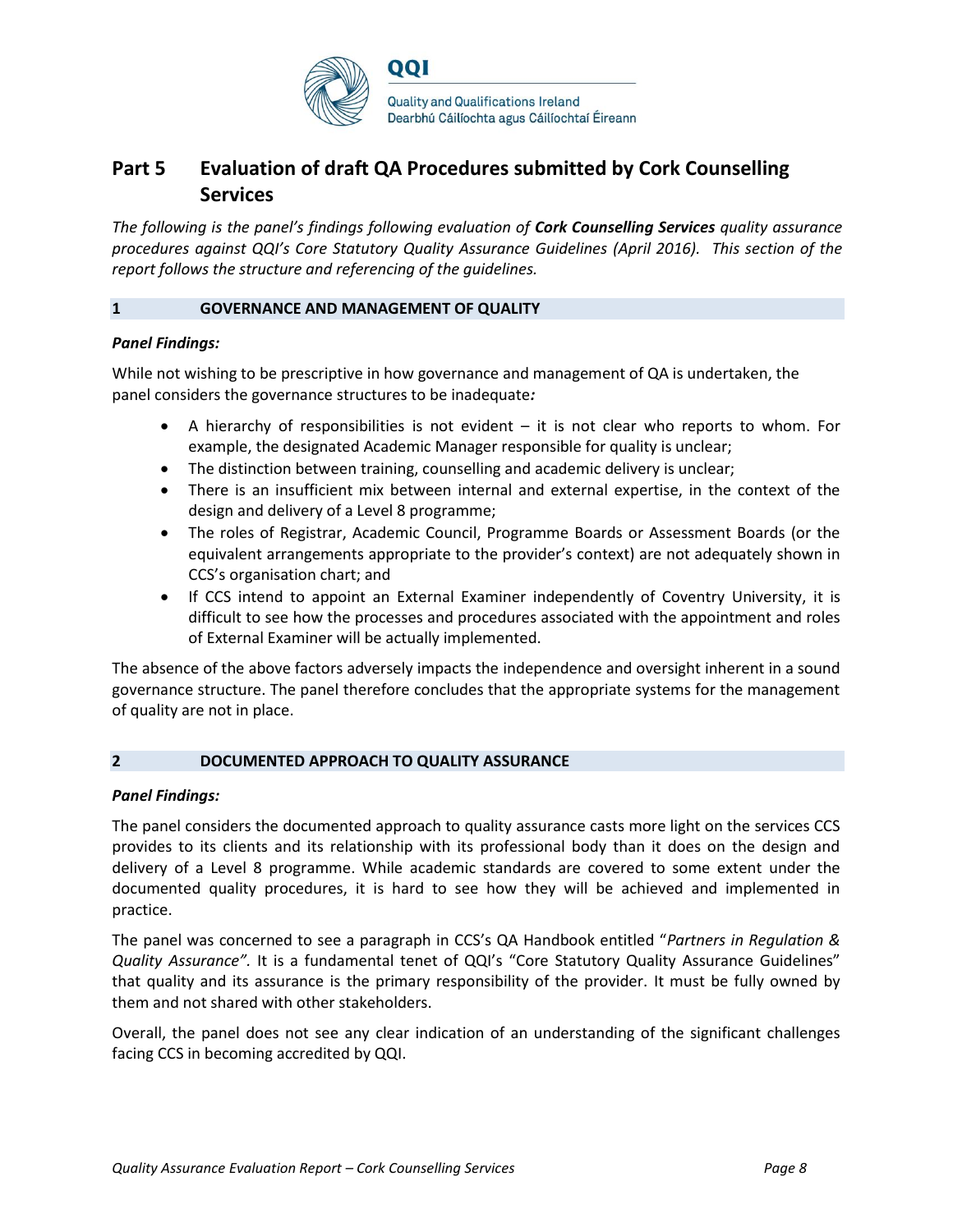

#### **3 PROGRAMMES OF EDUCATION AND TRAINING**

#### *Panel Findings:*

It is the panel's opinion that CCS has not fully thought through the progression from the provision of a top-up degree (in collaboration with Coventry University) to the design and delivery of a 4-5 year degree programme that meets the academic standard of other Level 8 degrees in the National Framework of Qualifications. Existing CCS programmes seem to involve many placement/practical hours but the design and delivery of an academic (Level 8) degree *ab initio* incorporates a myriad of other elements. In the panel's opinion, the full import of this is downplayed by CCS. For instance:

- The responsibilities borne by a Registrar have not been assigned to a senior member of the management team. This failure to assign academic responsibility was evident in all areas of QA documentation including course design and development, academic content, delivery, assessment etc. As a result, there can be no confidence QQI standards are met.
- CCS suggest that their "*Programmes … need editing to meet some NFQ requirements".* While an outline of programme / curriculum development is provided, there is insufficient attention to academic resources, teaching and learning scholarship, library provision, assessment of learners, the role of programme boards, assessment boards, external examiners etc.;
- In course design, there is a tendency for CCS to extrapolate too much from their own model of counselling, while not being sufficiently cognisant of NFQ requirements;
- The revised QA procedures suggest that academic expertise for curriculum development can be devolved to an Independent Training Evaluator and Advisor. Yet, the CCS proposal envisages an appointment on an external consultancy basis, with a minimum requirement of one Training Team meeting per calendar year and one Board meeting. This is clearly not sufficient.

All in all, there appears to be insufficient appreciation that the standards and criteria required by professional bodies can differ in a lot of material respects from those required by academic centres of learning.

#### **4 STAFF RECRUITMENT, MANAGEMENT AND DEVELOPMENT**

#### *Panel Findings:*

The documented procedures appear to be more focussed on the requirements of the professional counselling body, and enhancing the reputation of CCS, than on the academic development of staff. The panel was somewhat reassured however by the positive developmental experiences it heard during the panel meeting.

The documentation as submitted does not support the contention that all staff are Garda vetted.

Some element of staff representation at Board level might be considered.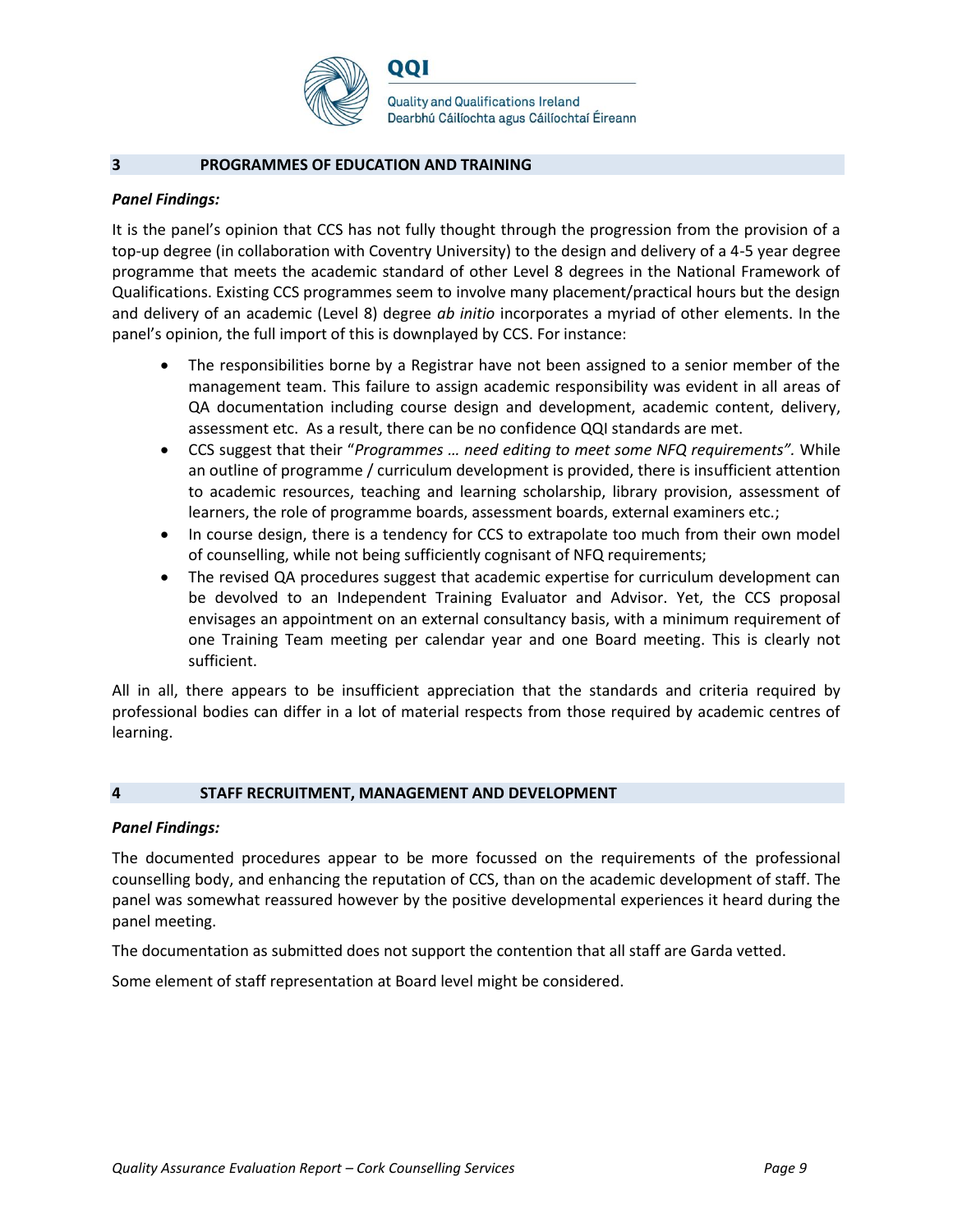

001

#### **5 TEACHING AND LEARNING**

#### *Panel Findings:*

The panel considers that the quality assurance procedures are more practice-based than academically oriented. There is a balance to be struck between a training programme and a programme leading to an honours degree. While not looking for granular detail at this stage, the panel nevertheless expects a much greater recognition of the academic requirements to be forthcoming – for instance, the following areas could have been more clearly clarified in the QA procedures:

- The steps to be taken in designing a degree programme from  $1^{st}$  to  $4^{th}$  year, ensuring that the requisite quality standards are met;
- The process involved in aligning the humanist model of learning with MIPLOs and MIMLOs;

The overall impression gained is that while a number of staff members are very highly qualified and experienced in training and clinical practice, the pedagogical underpinning could be much improved by increased input from someone with a Teaching and Learning qualification. The panel therefore cannot adjudge the QA procedures in relation to Teaching and Learning to be satisfactory.

#### **6 ASSESSMENT OF LEARNERS**

#### *Panel Findings:*

CCS describes the introduction of an Independent Evaluator and Advisor as underpinning their QA whereas the panel considers that this should be the direct responsibility of a clearly-identified member of the management team.

The assessment strategy across the years of the courses, in terms of quality control, is not convincing. In particular, the panel considers the appointment and role of the External Examiner requires further clarification.

The maintenance of standard and quality by an assessment board (as proposed) across a 4 year degree / 3 year diploma needs further clarification / qualification.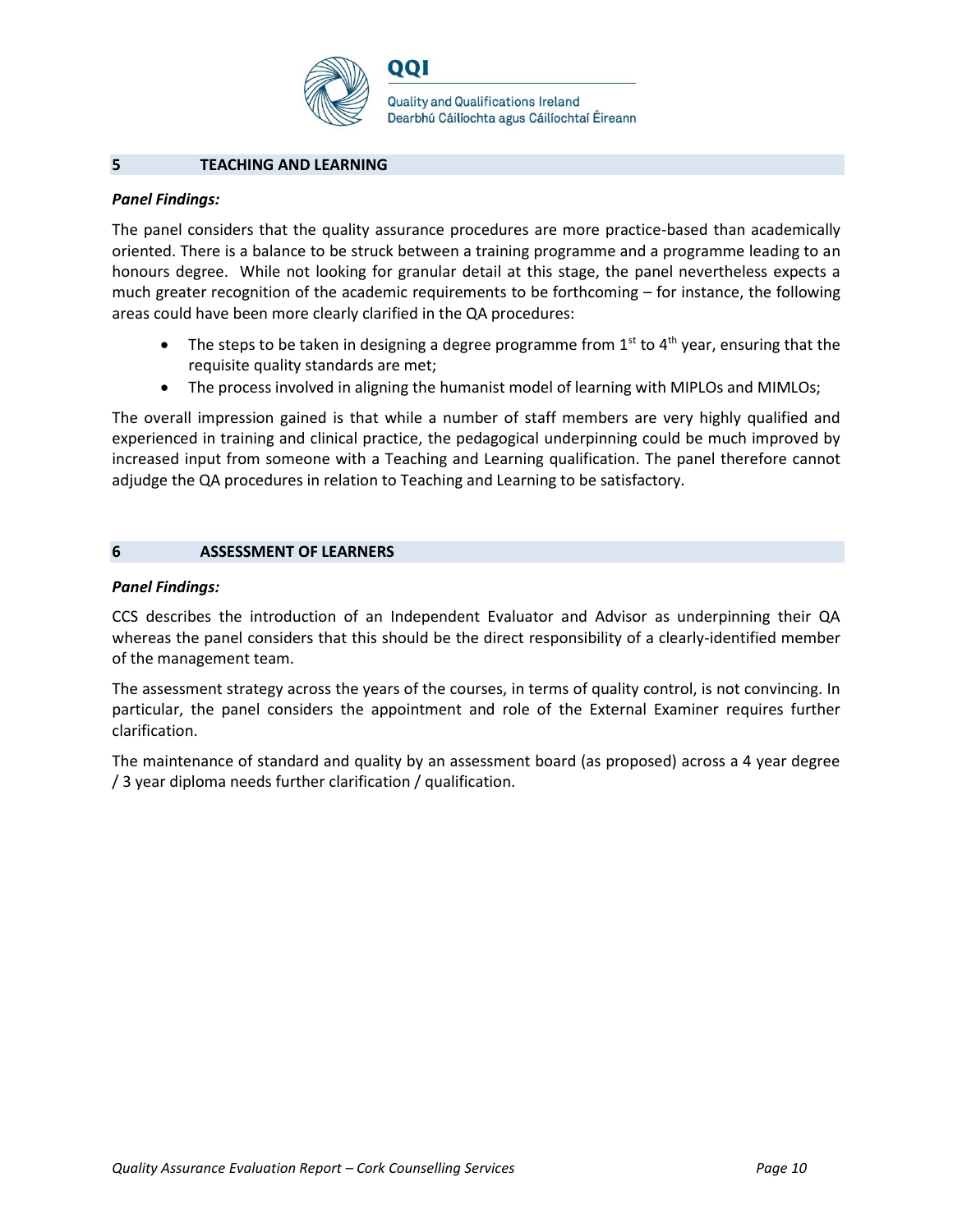

**Quality and Qualifications Ireland** Dearbhú Cáilíochta agus Cáilíochtaí Éireann

#### **7 SUPPORT FOR LEARNERS**

#### *Panel Findings:*

The panel compliments CCS on the excellent quality of its clinical placement system.

001

The panel notes that academic and pastoral support for learners is proposed. However, it questions the practicality of this across two programmes, given the proposed level of staffing and resources.

The panel observes that CCS is aware of the statutory requirements in relation to PEL and was in the process of making provision for their implementation, contingent on their application being accepted.

Student representation at Board level might be considered.

There is a lack of clarity about the range and availability of library resources. For example:

- What journals are available?
- To what extent is there online access in all learning locations?
- Is a student management system in place?
- Is there a virtual learning environment such as Moodle or Blackboard?

The panel understands that student access to materials depends on having a continuing relationship with Coventry University, as CCS has given no indication of having the resources to fund online materials themselves. The lack of recognition of the necessity of access to online resources, and the absence of planning to provide same, is a reflection of a lack of preparedness to provide a level 8 programme.

#### **8 INFORMATION AND DATA MANAGEMENT**

#### *Panel Findings:*

The panel considers that CCS, in its self-assessment, was very honest and forthright about its shortcomings in the area of information and data management. This needs considerable attention to be fit for purpose for a provider of an honours degree programme. CCS appears to rely on a paper system and is conscious of all the limitations attached.

#### **9 PUBLIC INFORMATION AND COMMUNICATION**

#### *Panel Findings:*

CCS acknowledges that QA documentation is not on its website or publically available.

#### **10 OTHER PARTIES INVOLVED IN EDUCATION AND TRAINING**

#### *Panel Findings:*

CCS's experience to date with both Coventry University and the IACP is very positive. In addition, the report of the External Examiner (Madeline Anderson-Warren dated 2 September 2016) is a strong endorsement of their work.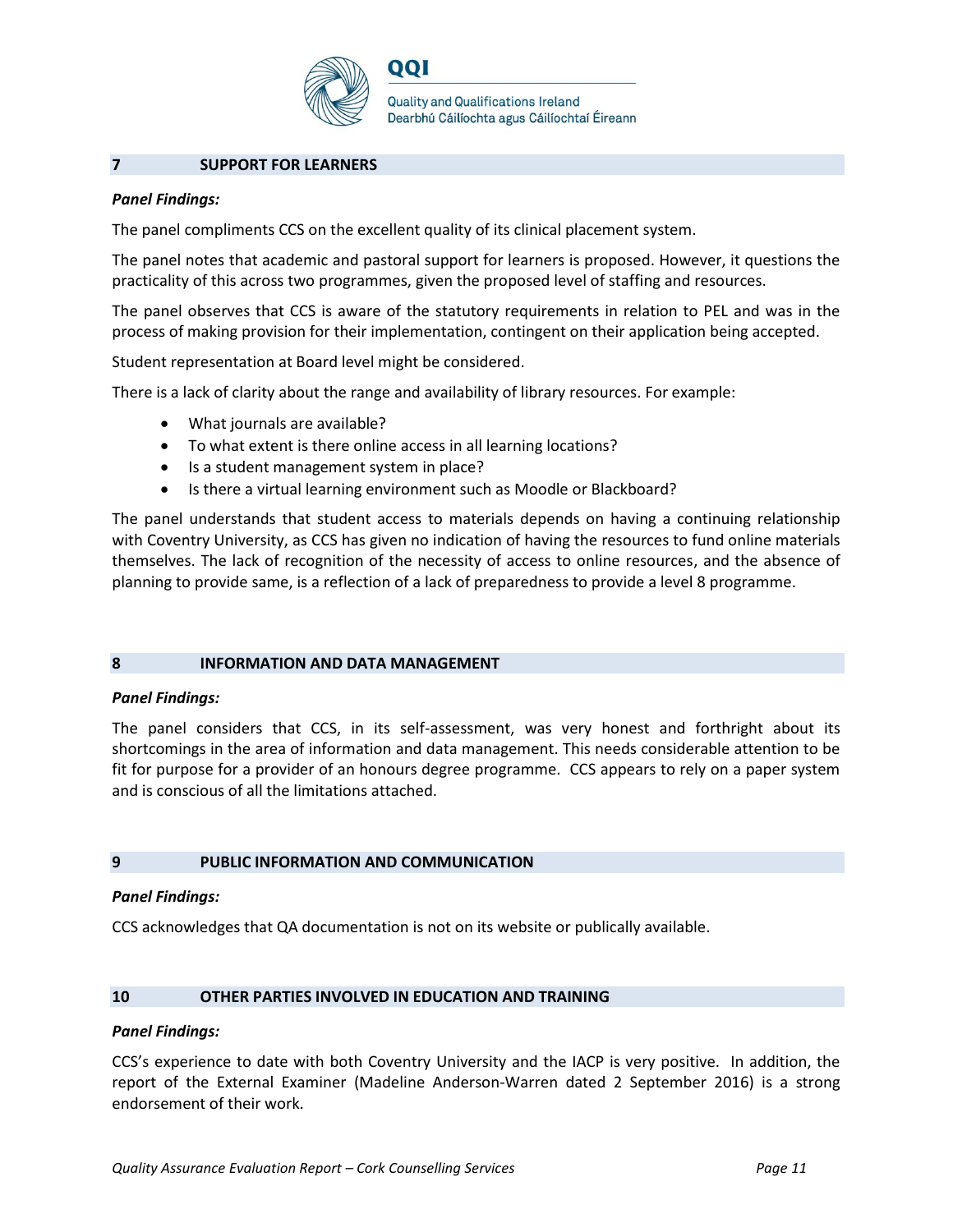

The panel notes however that there is ambiguity regarding the continuing involvement of Coventry University, subsequent to QQI accreditation:

- If the current arrangement continues, it would be difficult to decipher whose quality assurance procedures take precedence;
- Equally, it is not abundantly clear that all the responsibilities currently carried out by Coventry University would be accounted for if QQI becomes the sole accrediting body.

The panel is also conscious that IACP approval is not an appropriate benchmark of academic standards and quality. IACP members / practitioners are integral to the training team – this is important for the placement / practical component but not necessarily for all academic components.

#### **11 SELF-EVALUATION, MONITORING AND REVIEW**

#### *Panel Findings:*

On reading the self-assessment, the panel remains unconvinced that CCS understands, or is sufficiently aware of, the challenges it might face should it become accredited by QQI and the cultural shift in activities that would subsequently ensue.

The panel finds the overview in the self-evaluation document to be overly vague and generic and lacking in the specific actions needed for CCS to take sole responsibility for its QA.

### **Evaluation of draft QA Procedures - Overall panel findings**

The governance and oversight is academically very light. In effect, this means that CCS is almost exclusively reliant on a training and practice team to deliver an academic qualification. The appointment (on a retainer and then consultancy) of an independent evaluator may be helpful but does little to convince the panel that academic expertise and teaching and scholarly provision would be of the requisite standard. This in no way takes from the excellent work being currently done by CCS – this is not being questioned at all. However, the panel is of the view that the self-assessment, while often alluding to the scarcity of resources, underestimates the extent of the academic shortfall to a significant degree.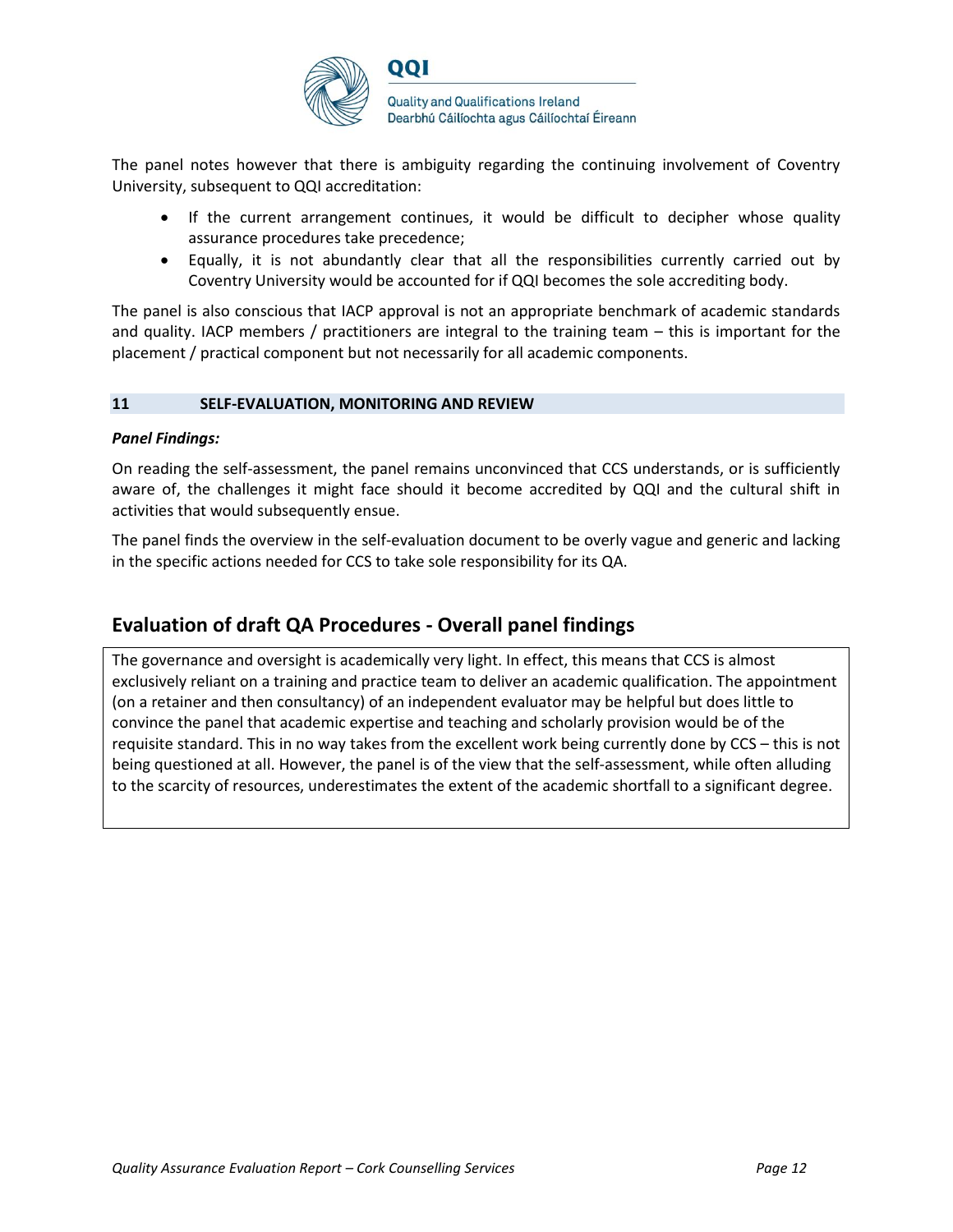

# **Part 6 Changes to Quality Assurance Procedures**

### **6.1 Mandatory**

Not Applicable to the Recommendation

#### **6.2 Advisory**

Not applicable to the Recommendation

# Part 7 Proposed Approved Scope of Provision for this provider

As the recommendation of the panel is that CCS does not progress to stage 2, Part 7 is not applicable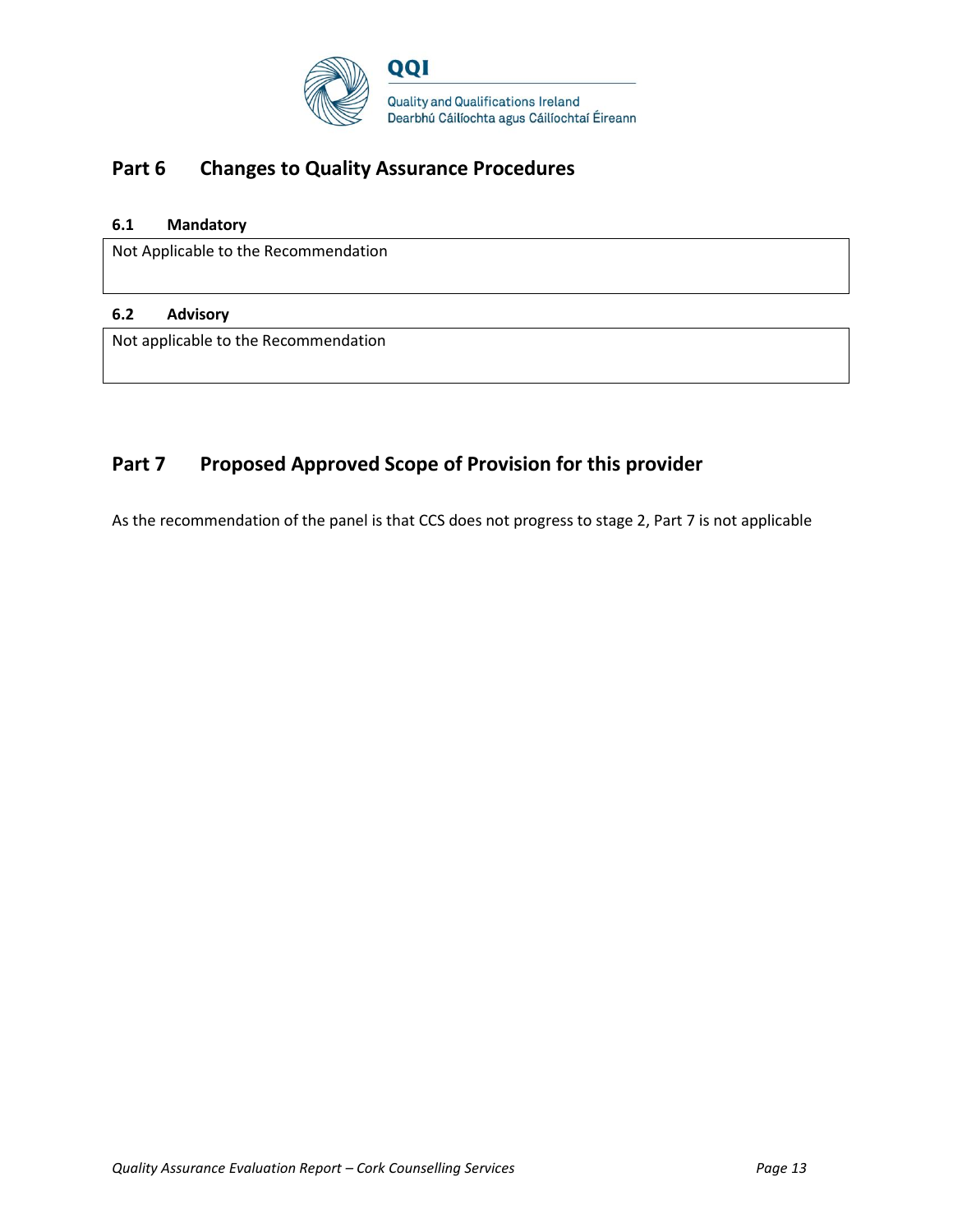

# **Part 8 Approval by Chair of the Panel**

This report of the panel is approved and submitted to QQI for its decision on the approval of the draft Quality Assurance Procedures of Cork Counselling Services.

Name: Fack d'Hethy

Date: 14 December 2017